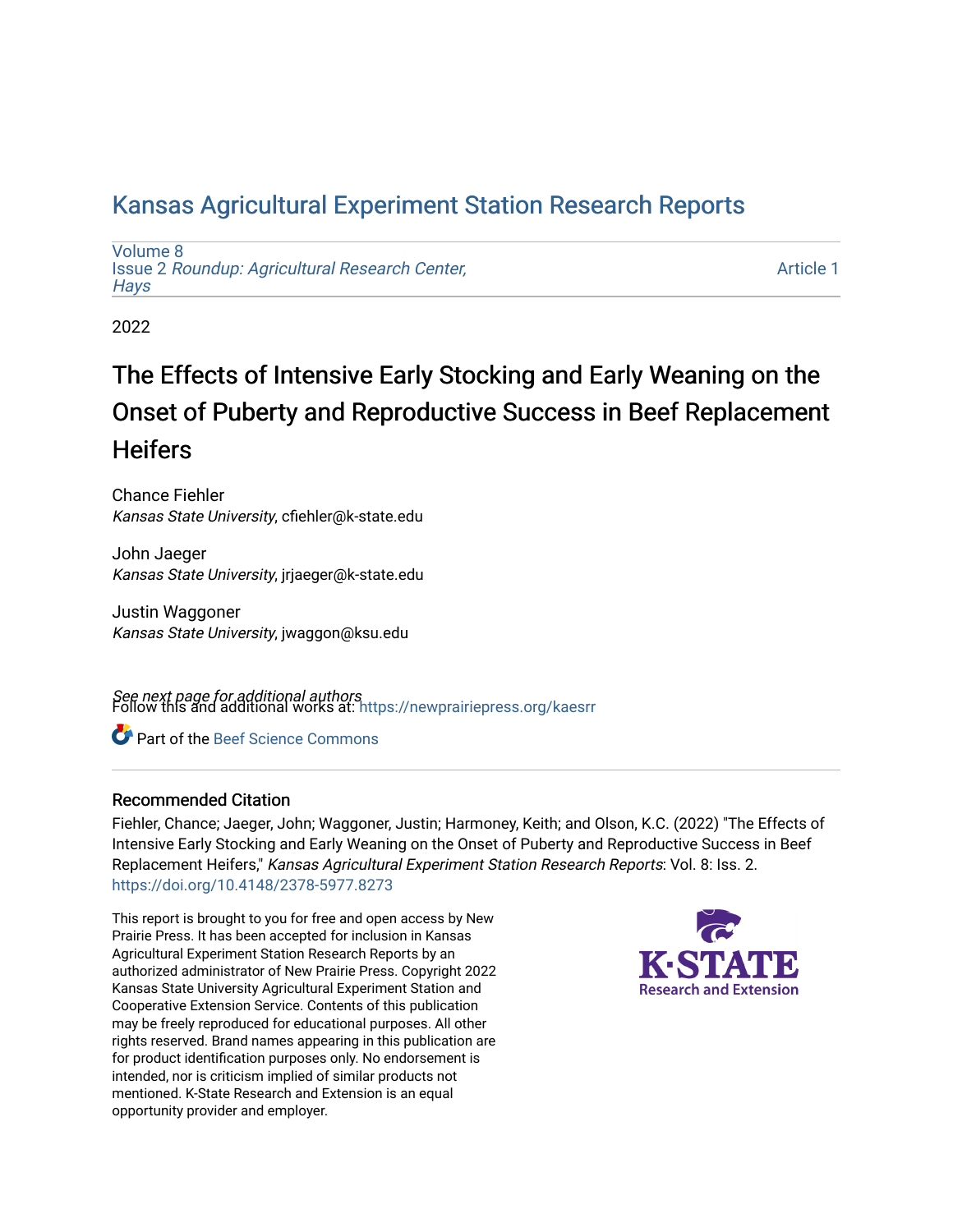### The Effects of Intensive Early Stocking and Early Weaning on the Onset of Puberty and Reproductive Success in Beef Replacement Heifers

### Abstract

Management practices utilizing genetics, nutrition, and growth have commonly been studied to maximize the lifetime productivity of female beef cattle. However, heifers managed to have their first calf by 24 months of age have the greatest chance of achieving maximum lifetime productivity.

One way for a heifer to calve by 24 months of age is to decrease the age at which she reaches puberty. Heifers reaching puberty 1 to 3 months before exposure to breeding maximized conception success, as was shown when heifers bred during their third estrus were 21% more likely to conceive than heifers that were bred during their first or second estrus. Also, heifers fed a high-energy diet during the post-weaning period displayed a decreased age at puberty and an increased pregnancy rate. Additionally, early-weaned heifers fed a high-energy diet at an early age reached puberty at younger ages than those fed a low-energy control diet or those fed a high-energy diet beginning at six months of age.

We hypothesized that heifers that were weaned at 120 days of age and provided a high-energy diet compared to the diet consumed by heifers weaned at a more conventional time of 205 days of age would display puberty at an earlier age and have improved first service conception and overall pregnancy rate.

### Keywords

body condition score; estrus synchronization; first service conception; ultrasonography

### Creative Commons License



This work is licensed under a [Creative Commons Attribution 4.0 License](https://creativecommons.org/licenses/by/4.0/).

### Authors

Chance Fiehler, John Jaeger, Justin Waggoner, Keith Harmoney, and K.C. Olson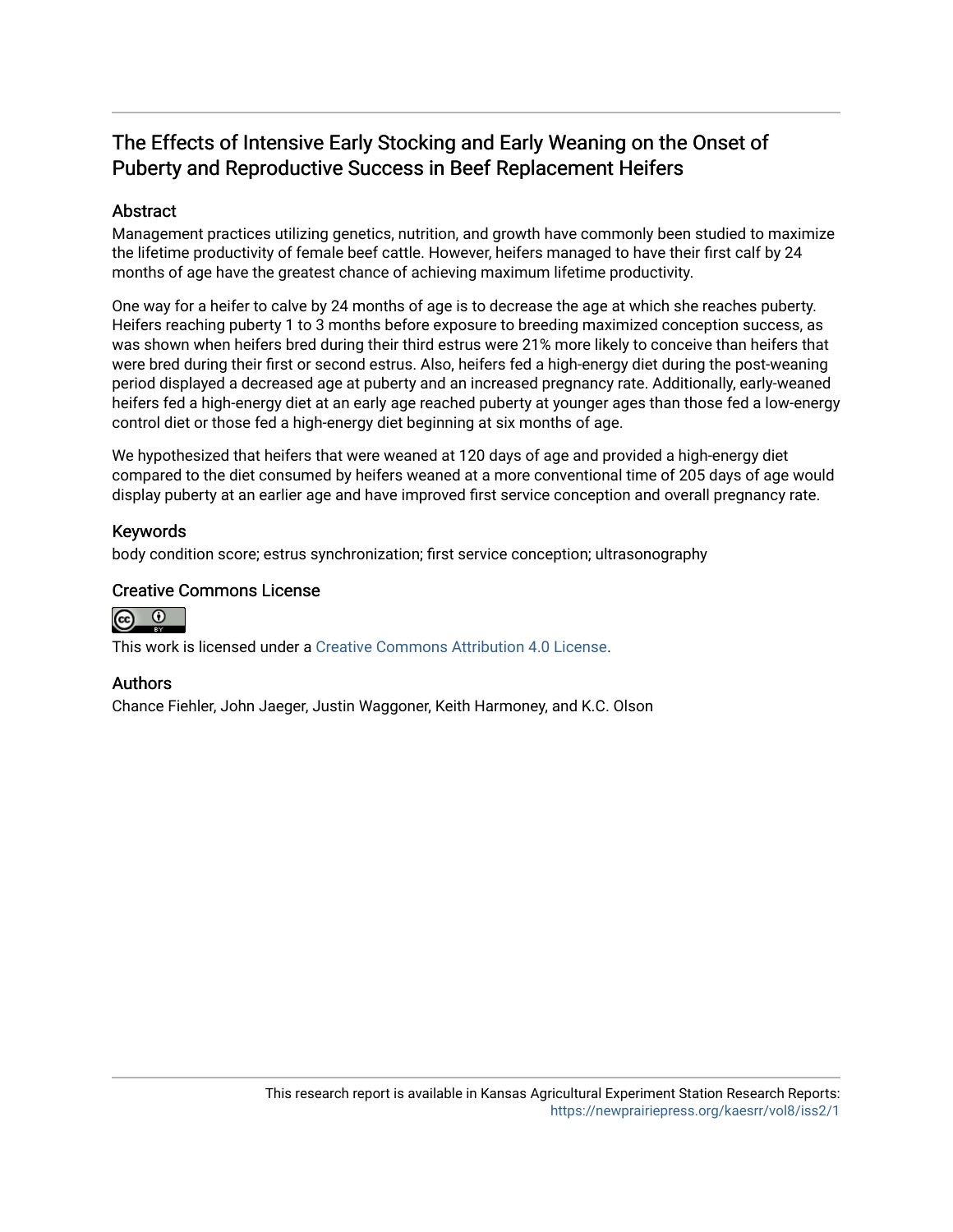

# Agricultural Research Center – Hays Roundup 2022

The Effects of Intensive Early Stocking and Early Weaning on the Onset of Puberty and Reproductive Success in Beef Replacement **Heifers** 

*Chance Fiehler, John Jaeger, Justin Waggoner, Keith Harmoney, and K.C. Olson*

# Introduction

Management practices utilizing genetics, nutrition, and growth have commonly been studied to maximize the lifetime productivity of female beef cattle. However, heifers managed to have their first calf by 24 months of age have the greatest chance of achieving maximum lifetime productivity.

One way for a heifer to calve by 24 months of age is to decrease the age at which she reaches puberty. Heifers reaching puberty 1 to 3 months before exposure to breeding maximized conception success, as was shown when heifers bred during their third estrus were 21% more likely to conceive than heifers that were bred during their first or second estrus. Also, heifers fed a high-energy diet during the post-weaning period displayed a decreased age at puberty and an increased pregnancy rate. Additionally, early-weaned heifers fed a high-energy diet at an early age reached puberty at younger ages than those fed a low-energy control diet or those fed a high-energy diet beginning at six months of age.

We hypothesized that heifers that were weaned at 120 days of age and provided a highenergy diet compared to the diet consumed by heifers weaned at a more conventional time of 205 days of age would display puberty at an earlier age and have improved first service conception and overall pregnancy rate.

# Experimental Procedures

Angus and Angus  $\times$  Hereford cross heifers (n = 166) were used for this experiment. Heifers were the offspring of cows used in a 5-year project that measured cow and calf growth and performance when managed with traditional continuous season-long stocking compared to those managed with modified-intensive-early stocking, in which early season stocking density was increased to 1.45 × that of season-long stocking. Heifers for this experiment were born in 2018 and 2019 and were weaned from cows assigned to each stocking treatment. Each year, weaning took place in August for early-weaned calves (approximately 120 days of age) from the modified-intensive-early stocking treatment group while conventionally-weaned calves (approximately 205 days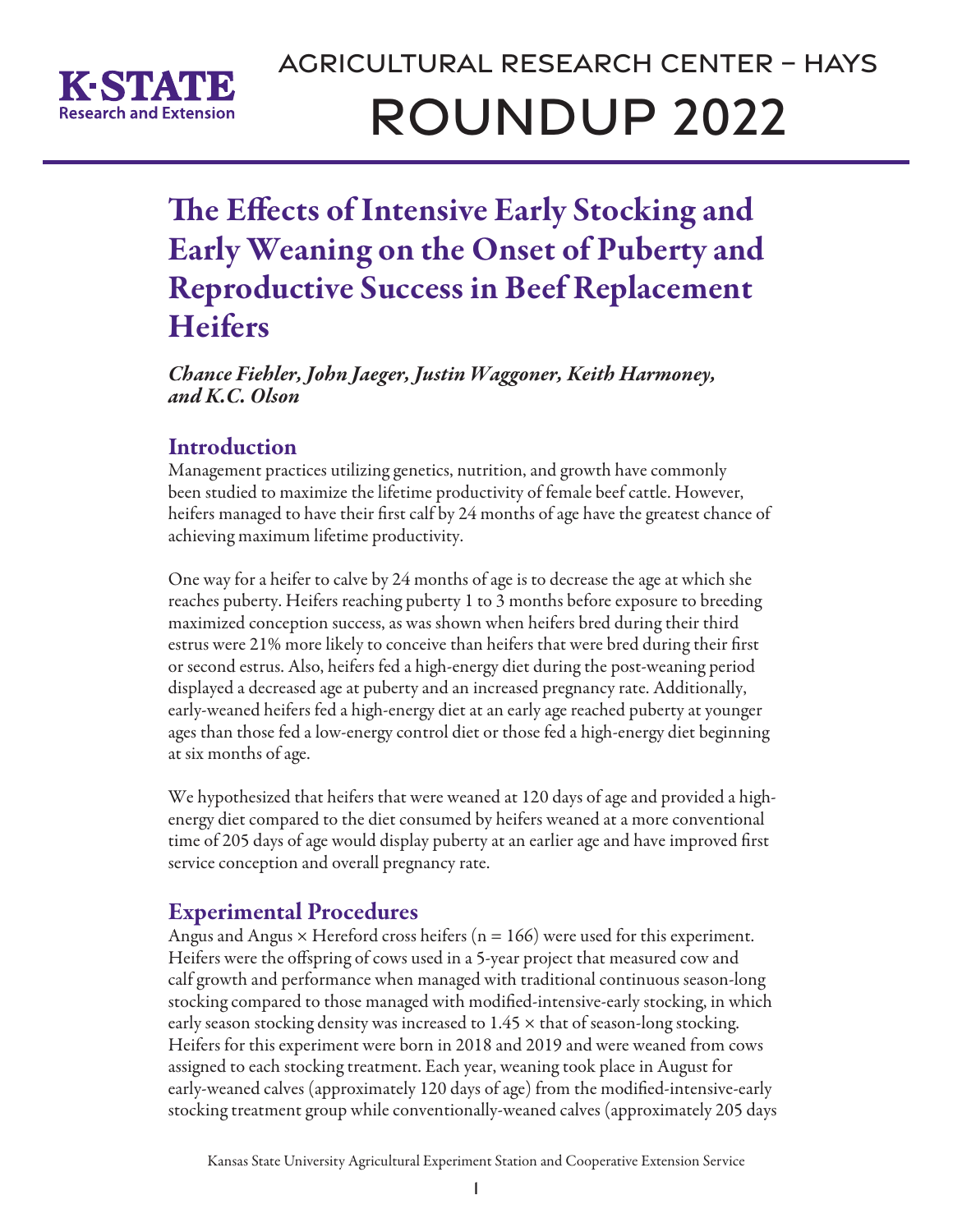### 2022 Agricultural Research Center–Hays

of age) were weaned from the season-long stocking cows in October. Each year, heifers from both treatments were maintained in drylot pens from weaning until February (approximately 185 days for early-weaned calves and 105 days for conventionallyweaned calves).

Following the drylot weaning period, heifers were maintained as a single group on one of eight pastures, averaging 36.8 acres, that were rotationally grazed from February through May. Supplemental protein was provided via dry distillers grain to meet National Research Council recommended crude protein intake for growing heifers. The vegetation was typical of shortgrass prairie. Dominant species were western wheatgrass, buffalograss, and blue grama. Subdominant species were Japanese brome and western ragweed. Available herbage dry matter (DM) was estimated using a calibrated falling plate meter along established transects.

Body weight and body condition scores were recorded monthly from February through May. Two blood samples were collected each month. Monthly samples were collected via puncture of the caudal vein at 10-day intervals for later assessment of serum progesterone. Blood tubes were stored on ice, transported to the lab, stored at 40°F for 24 hours. After storage, samples were centrifuged at 1,000 × *g*, and the resulting serum was harvested and frozen at - 4°F for later analyses. Serum concentrations of progesterone from paired blood samples collected monthly from heifers were measured in duplicate. Progesterone concentrations were categorized as high (≥1 ng/mL) or low (<1 ng/mL). Heifers with a high progesterone status on either sampling day were assumed to have achieved puberty, whereas heifers with low progesterone were considered prepubertal.

At the end of the pasture supplementation period, ovulation was synchronized using the 7 d Co-Synch + CIDR (EAZI-Breed CIDR, Zoetis, Parsippany, NJ) protocol. Heifers received 100 μg of GnRH intramuscularly (d -10 relative to fixed-time breeding; 2 mL Cystorelin; Merial Animal Health, Duluth, GA) and a CIDR insert for 7 days, followed by an injection of 25 mg  $PGF_{2a}$  (5 mL of Lutalyse; Zoetis, Parsippany, NJ) intramuscularly and CIDR removal (d -3 relative to fixed-time breeding;). Fixedtime artificial insemination took place 54 h after the CIDR was removed and heifers received a second 100 μg injection of GnRH (d 0). Heifers were exposed to fertile bulls 10 d after FTAI for the remainder of the 45-d breeding season.

At 35 d after AI, pregnancy was confirmed by transrectal ultrasonography (Aloka 500V, 5 MHz transrectal transducer, Wallingford, CT). A positive pregnancy outcome required the presence of an embryo and uterine fluid consistent with early term of pregnancy. A final pregnancy diagnosis (PR) was determined 35 d after the end of the breeding season via transrectal ultrasonography.

### Results and Discussion

Heifer body weight and body condition scores were not different between treatments at the end of each 28-day period during winter grazing of dormant native range (Table 1). All heifers lost weight during the first 28 days after being moved from drylot to pasture and transitioning from an energy-dense diet to a low-quality forage diet with protein supplementation. During the second 28-day period, body weights remained constant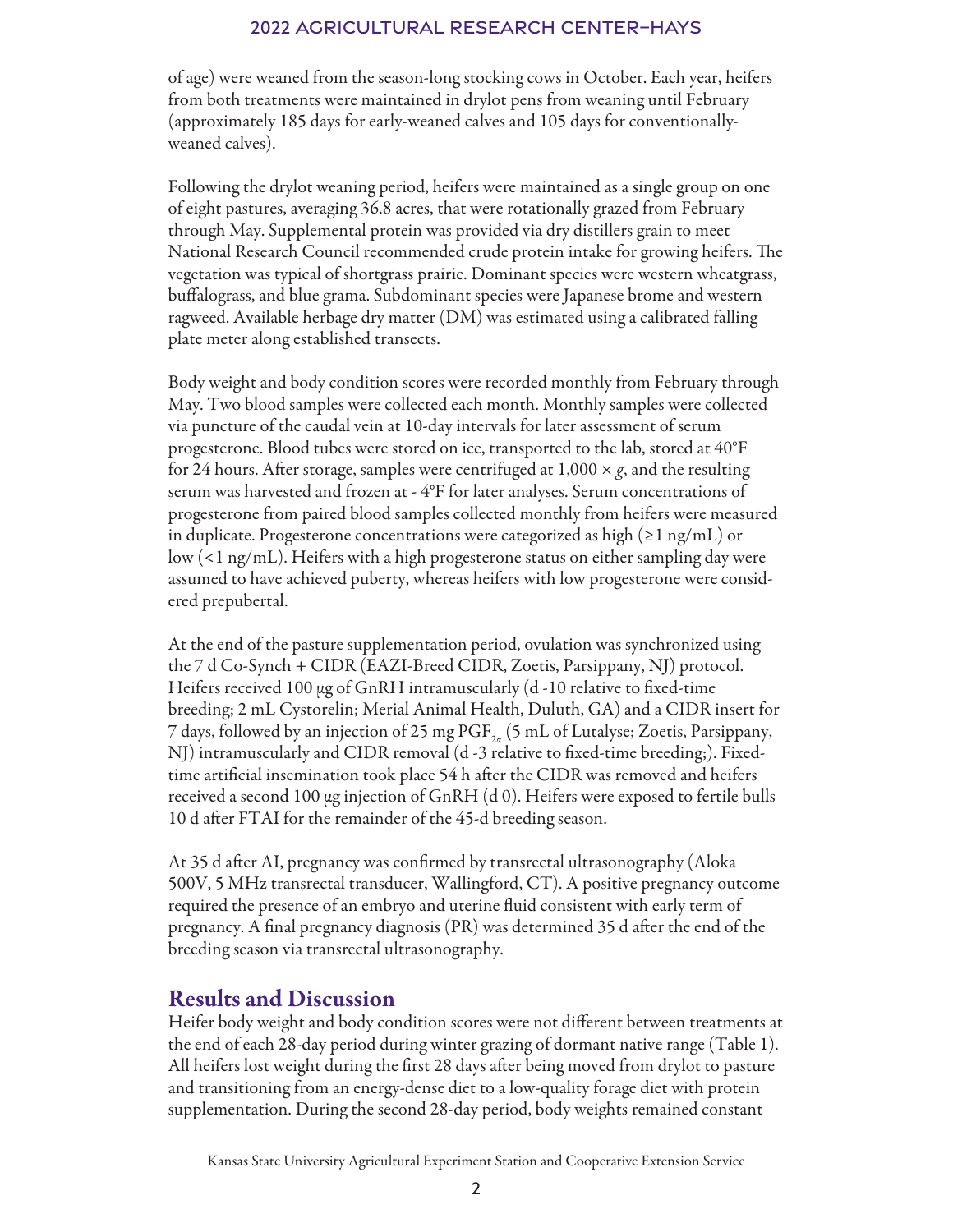### 2022 Agricultural Research Center–Hays

for all heifers. Heifers from both treatments displayed a modest weight gain during the last 28-day period before being moved to summer pasture for synchronization and breeding. Likewise, body condition scores decreased for heifers from both treatments following the transition to dormant native range pasture, and they continued to decline slightly during the remainder of the winter grazing period (Table 1).

Although not statistically different, a numerically greater proportion of early-weaned heifers from the modified intensive early cows, compared to conventionally-weaned heifers from normal stocking rate cows, were pubertal for most months during the winter grazing period (February-May) before exposure to estrous synchronization (Table 2). Any increase in the number of pubertal and estrus-cycling heifers in the months preceding their first breeding season improves final reproductive success and extends lifetime productivity. Additionally, 13.8% more early-weaned heifers conceived to first service during the breeding season compared to their conventionally-weaned contemporaries (55.1 vs. 41.3%, respectively; Table 2). Becoming bred early in the breeding season will help ensure there is a sufficient period after calving to reestablish estrual behavior, rebreed, and achieve the greatest lifetime productivity possible. Final pregnancy rate was not affected by time of weaning and averaged 84.9% for all heifers. Although similar proportions of heifers from each grazing and weaning strategy became pregnant, greater numbers of early-weaned heifers from cows managed in a modified intensive early stocking system became pregnant early in the breeding season. This management system should help ensure the majority of these early-weaned heifers will have greater longevity and productivity compared to conventionally-weaned heifers from cows managed in a conventional continuous stocking system.

*Brand names appearing in this publication are for product identification purposes only. No endorsement is intended, nor is criticism implied of similar products not mentioned. Persons using such products assume responsibility for their use in accordance with current label directions of the manufacturer.*